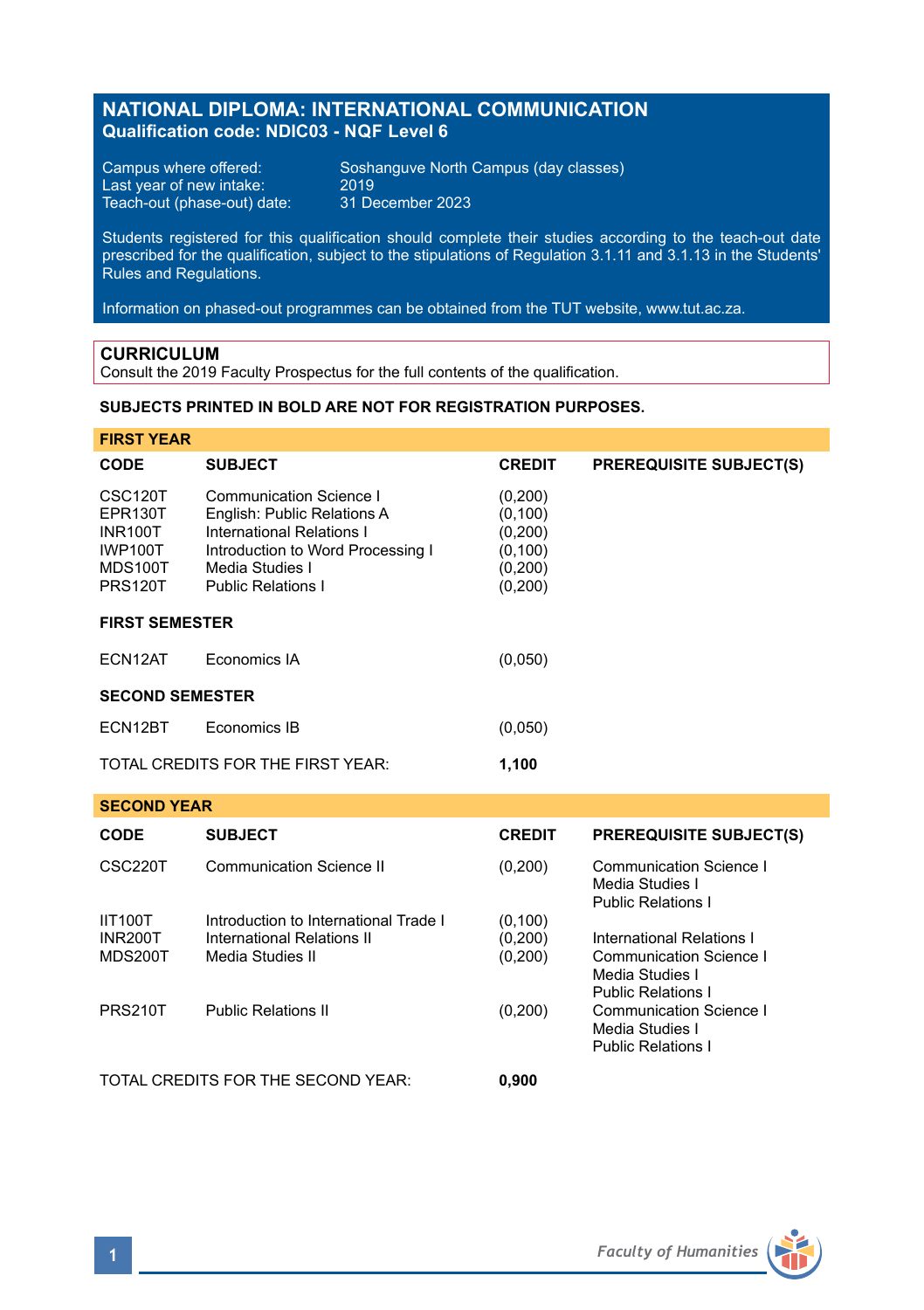### **THIRD YEAR**

| <b>CODE</b>                       | <b>SUBJECT</b>                                                 | <b>CREDIT</b> | <b>PREREQUISITE SUBJECT(S)</b>                         |
|-----------------------------------|----------------------------------------------------------------|---------------|--------------------------------------------------------|
| CSC310T                           | <b>Communication Science III</b>                               |               |                                                        |
| CSC31PT                           | Communication Science: Theory III                              | (0, 250)      | Communication Science II<br>International Relations II |
| CSC31QT                           | Communication Science: Work-Integrated (0,250)<br>Learning III |               | Communication Science II<br>International Relations II |
|                                   |                                                                |               | Media Studies II                                       |
| <b>INR300T</b>                    | <b>International Relations III</b>                             |               |                                                        |
| INR30PT                           | International Relations: Theory III                            | (0, 250)      | Communication Science II<br>International Relations II |
| INR30OT                           | International Relations: Work-Integrated                       | (0,250)       | Communication Science II                               |
|                                   | Learning III                                                   |               | International Relations II<br>Media Studies II         |
| TOTAL CREDITS FOR THE THIRD YEAR: |                                                                | 1,000         |                                                        |
|                                   | TOTAL CREDITS FOR THE QUALIFICATION:                           | 3,000         |                                                        |
|                                   |                                                                |               |                                                        |

## **SUBJECT INFORMATION (OVERVIEW OF SYLLABUS)**

The syllabus content is subject to change to accommodate industry changes. Please note that a more detailed syllabus is available at the Department or in the study guide that is applicable to a particular subject. At time of publication, the syllabus content was defined as follows:

## **C**

### **COMMUNICATION SCIENCE I (CSC120T) 1 X 3-HOUR PAPER**

### *(Subject custodian: Department of Integrated Communication)*

As a major subject, this subject forms a theoretical basis for all the other subjects. The aim is to give insight into the importance and scope of communication in the communication field, and to prepare students to apply the principles of communication science theory in the field with regard to organisational communication, intercultural communication and mass communication. (Total tuition time: ± 192 hours)

### **COMMUNICATION SCIENCE II (CSC220T) 1 X 3-HOUR PAPER**

### *(Subject custodian: Department of Integrated Communication)*

Students are informed about and become familiarised with certain theoretical concepts and principles of communication extending the theoretical aspects covered in the first year. Insight and self-application are needed for mastering the theoretical principles. The scope and degree of application will increase during the year, and it will become increasingly important to think independently. (Total tuition time: ± 166 hours)

## **COMMUNICATION SCIENCE: THEORY III (CSC31PT) 1 X 3-HOUR PAPER**

### *(Subject custodian: Department of Integrated Communication)*

The theoretical principles of communication in all its forms are investigated in the South African context. New trends in communication science are investigated through research assignments during the year. (Total tuition time: ± 28 hours)

## **COMMUNICATION SCIENCE: WORK-INTEGRATED WORK-INTEGRATED LEARNING LEARNING III (CSC31QT)**

## *(Subject custodian: Department of Integrated Communication)*

Students complete a minimum of nine months of practical work in the industry. The employer, as well as the University, evaluates the student's progress. (Total tuition time: ± nine months)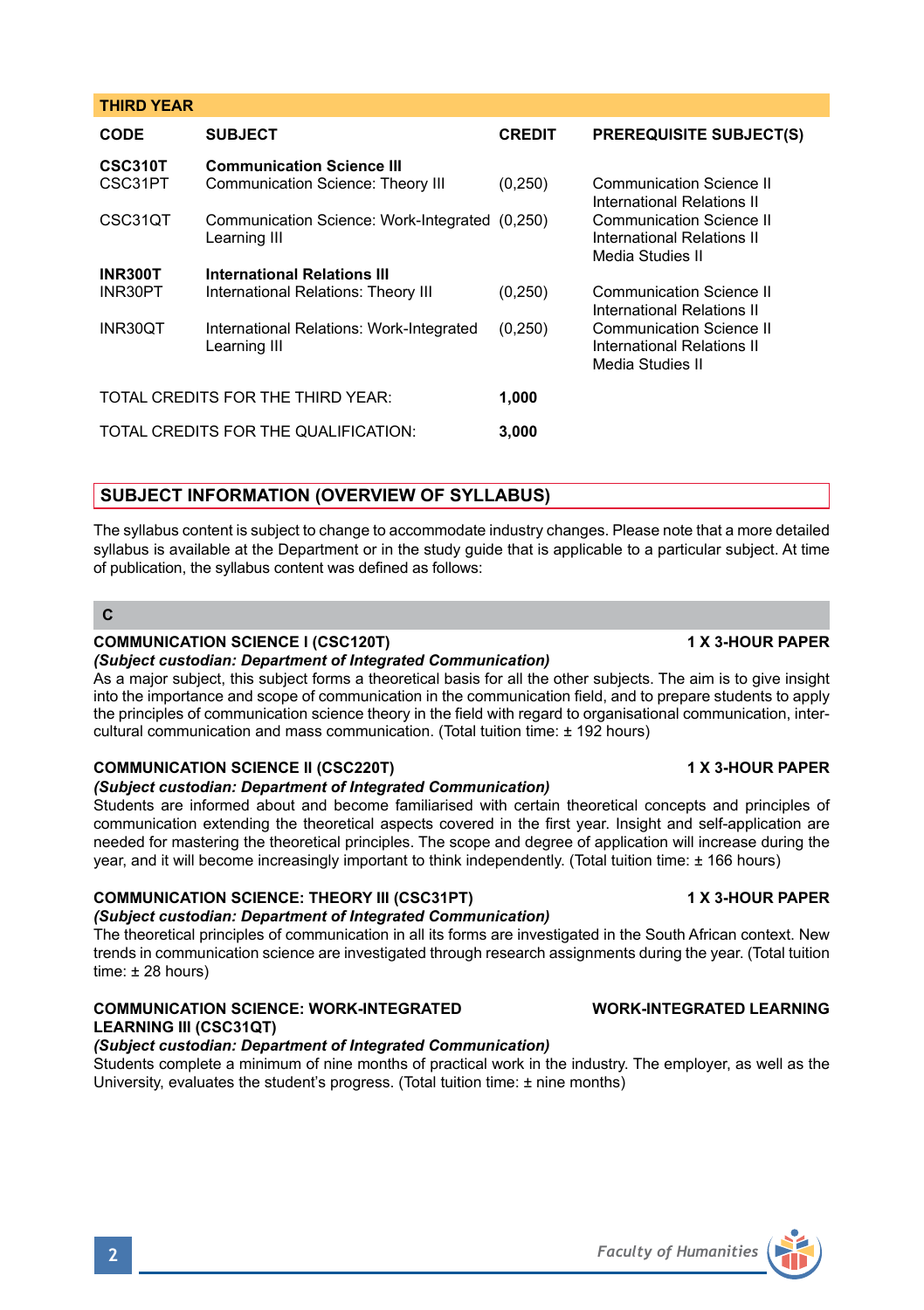### **ECONOMICS IA (ECN12AT) 1 X 3-HOUR PAPER** *(Subject custodian: Department of Economics)*

The purpose of this subject is to give students insight into the principles and applications of microeconomics. The core content for this subject includes the problem of scarcity, choice, elasticity, demand and supply utility, efficiency and equity, production and costs, price determination under different market structures: perfect competition, imperfect competition as well as monopoly. Basic calculus and algebra are introduced. (Total tuition time:  $\pm 40$  hours)

# **ECONOMICS IB (ECN12BT) 1 X 3-HOUR PAPER**

# *(Subject custodian: Department of Economics)*

The purpose of this subject is to give students insight into the principles and applications of macroeconomics. The core content for this subject includes measuring macroeconomic performance of the economy, simple Keynesian model, money and banking, fiscal and monetary policy, exchange rates and the balance of payments and introduction to international trade. (Total tuition time: ± 40 hours)

# **ENGLISH: PUBLIC RELATIONS A (EPR130T) 1 X 3-HOUR PAPER**

# *(Subject custodian: Department of Integrated Communication)*

All aspects of business communication are covered, including business correspondence, reports, memoranda, meeting procedures and important forms of organisational communication. Students also acquire professional communicative and persuasive skills, with the emphasis on the optimal use of language. (Total tuition time: ± 96 hours)

**I**

## **INTERNATIONAL RELATIONS I (INR100T) 1 X 3-HOUR PAPER**

# *(Subject custodian: Department of Integrated Communication)*

Communication as practised in an international, state and political context. Different role-players in the international relations field, including interest groups and political systems are investigated. Current affairs are closely monitored and analysed. (Total tuition time: ± 192 hours)

# **INTERNATIONAL RELATIONS II (INR200T) 1 X 3-HOUR PAPER**

*(Subject custodian: Department of Integrated Communication)*

International cultures and world religions are studied with the focus on human rights, corporate social responsibility, globalisation, diplomatic practice and foreign policy. (Total tuition time: +166 hours)

# **INTERNATIONAL RELATIONS: THEORY III (INR30PT) 1 X 3-HOUR PAPER**

*(Subject custodian: Department of Integrated Communication)* The theoretical principles of international relations are explored in the global context. Aspects of current affairs and world issues are investigated through research assignments during the year. (Total tuition time: ± 28 hours)

## **INTERNATIONAL RELATIONS: WORK-INTEGRATED WORK-INTEGRATED LEARNING LEARNING III (INR30QT)**

*(Subject custodian: Department of Integrated Communication)*

Students complete a minimum of nine months of practical work in the industry. The employer, as well as the University, evaluates the student's progress. (Total tuition time: ± nine months)

# **INTRODUCTION TO INTERNATIONAL TRADE I (IIT100T) 1 X 3-HOUR PAPER**

*(Subject custodian: Department of Integrated Communication)*

Various aspects of international trade are studied, including import, export, economic activities and markets. (Total tuition time: ± 96 hours)

### **INTRODUCTION TO WORD PROCESSING I (IWP100T) CONTINUOUS ASSESSMENT** *(Subject custodian: End User Computing Unit)*

Students have to acquire theoretical knowledge (computing fundamentals) and practical skills as end-users in operating systems and MS Office Suite applications (MS Word, MS Excel, MS Excel Intermediate, MS PowerPoint and MS Access Essentials), graphic design and dealing with the Internet, networks and how to search for information. Students will do online and computer-based tests. The modules are mapped with SAQA and IC3 Essential Skills for Digital Literacy (international certification). (Total tuition time: ± 70 hours)